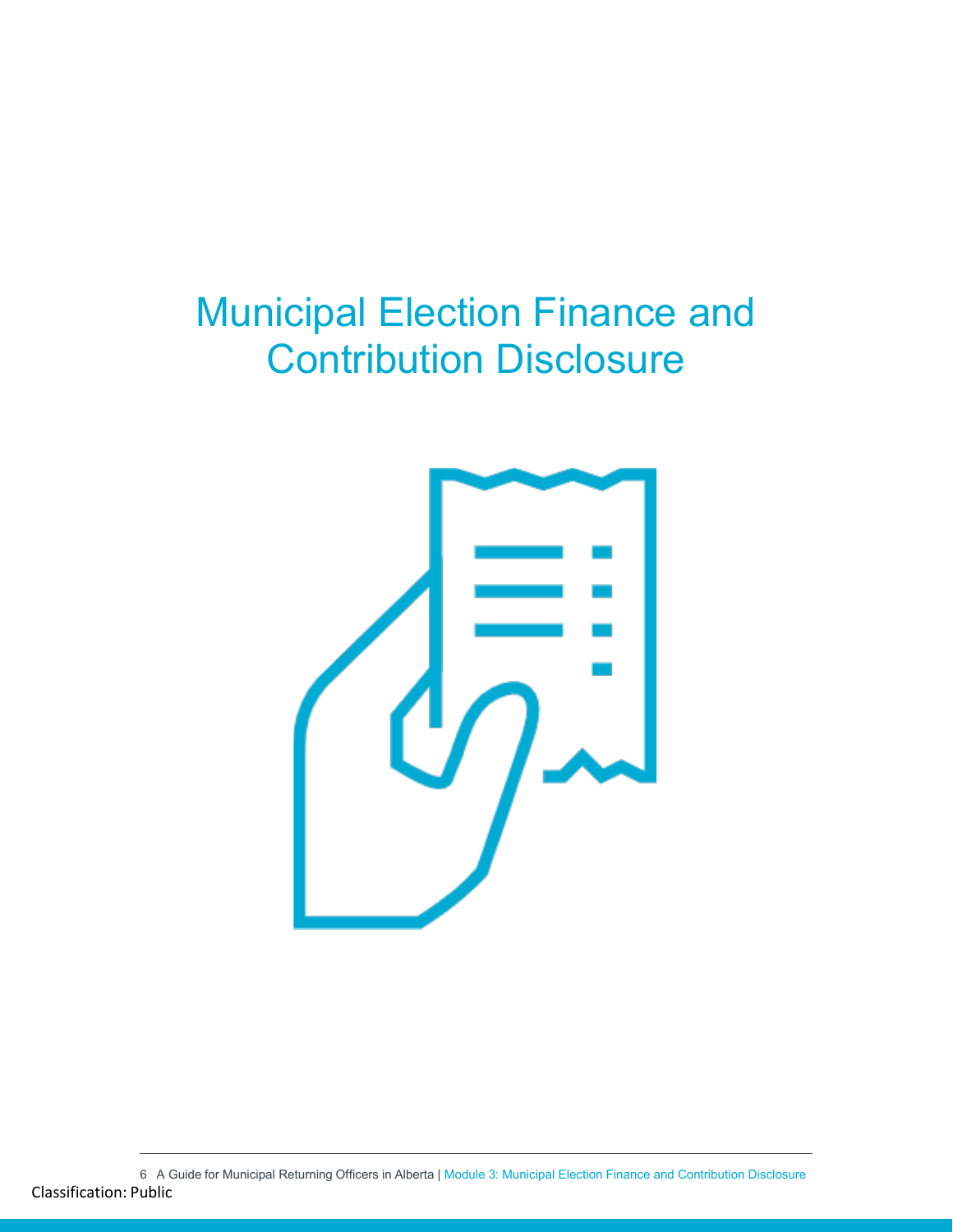# Municipal Election Finance and Contribution Disclosure

Municipal finance and disclosure pertains to those candidates seeking election to municipal and school board offices.

Returning officers must review all definitions in the *Local Authorities Election Act* (LAEA), Part 5.1, Municipal Election Finance and Contribution Disclosure, to ensure they understand definitions and application.

# **LAEA s.147.1(1)(b) Campaign Period**

In the case of a general election, the campaign period means the period of time beginning January 1 and ending December 31 in the year of the general election.

In the case of a by-election, the campaign period refers to the time set by resolution to 60 days immediately following the by-election.

## **LAEA s.147.1(1)(a) Allowable Election Expenses**

A campaign expense means any expense incurred (including a non-monetary contribution received) by a candidate to the extent that the property or service is used to directly promote or oppose a candidate during a campaign period. The expense or non-monetary contribution includes:

- the production of advertising or promotional material;
- the distribution, broadcast or publication of advertising or promotional material in any media or by any other means during a campaign period, including by the use of a capital asset;
- the payment of remuneration and expenses to or on behalf of a person for the person's services as a chief financial officer or in any other capacity;
- securing a meeting place;
- the conduct of election surveys or other surveys or research during a campaign period; or
- the production of a review engagement required by the LAEA.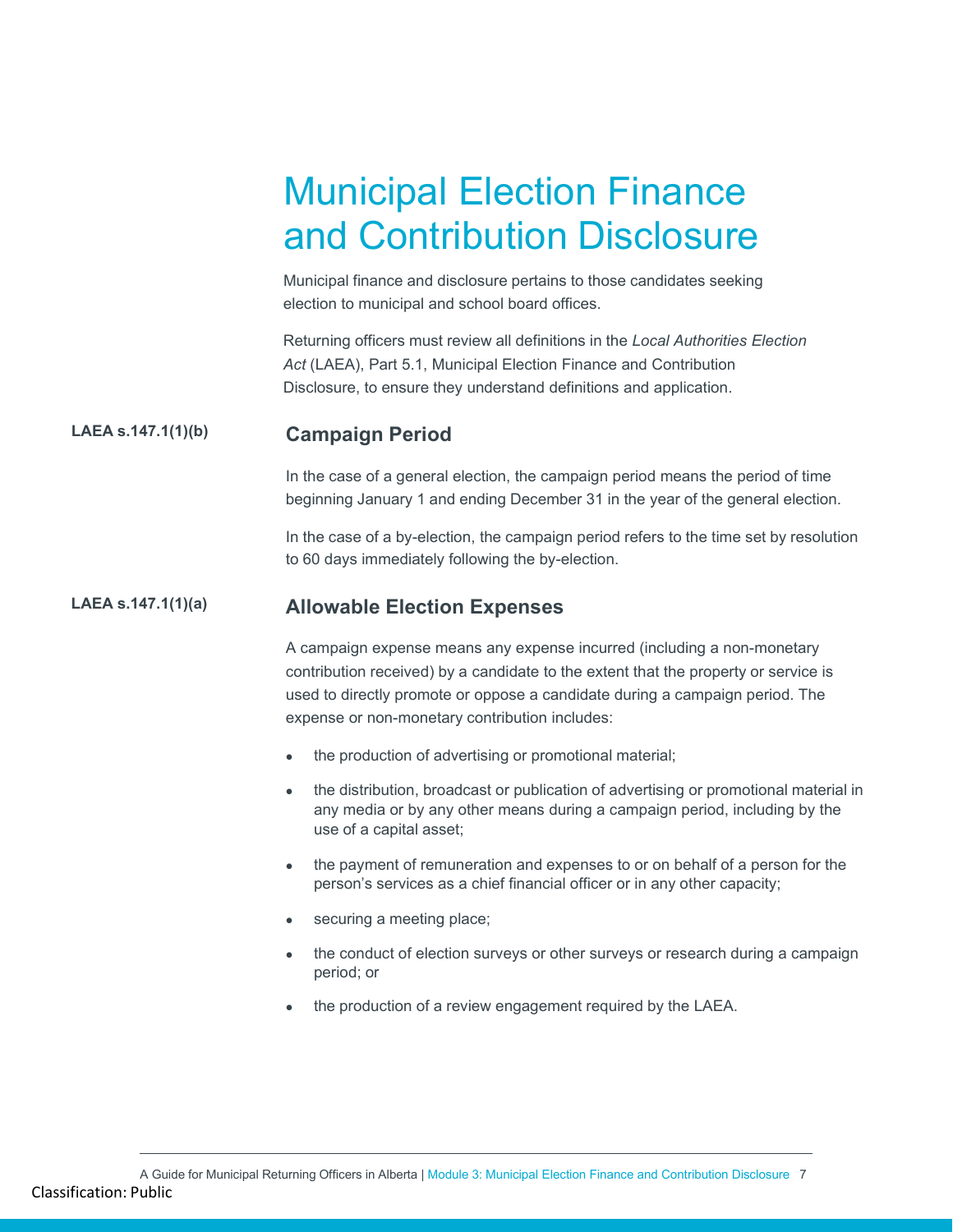# **LAEA s.147.1(1)(c) LAEA s.147.1(2) LAEA s 147.1(4)**

For the purposes of this section, the use of goods in a 2nd or subsequent election is a non-monetary contribution.

#### **LAEA s. 147.2(4.1)**

(4.1) Any amount paid by a candidate for campaign expenses from the candidate'sown funds that is not reimbursed to the candidate from the candidate's campaignaccount by the end of the campaign period, including an amount referred to in subsection (4), is a contribution to the candidate's own campaign for the purposes of this Act.

# **What is a Contribution?**

service that is provided to, or for, the benefit of a candidate's election campaign In Part 5.1, a contribution means any money, personal property, real property or without fair market value compensation from the candidate. This does not include a service provided by an individual who voluntarily performs the services and receives no compensation, directly or indirectly, in relation to the services or time spend providing the services.

The value of a contribution, other than money, provided to a candidate is the fair market value of the contribution at the time it was provided. If a non-monetary contribution is provided for a price that is less than fair market value, the amount by which the value exceeds the price is considered a contribution for the purposes of Part 5.1.

# **LAEA s.147.2 Limitations on Contributions**

Only a person ordinarily residing in Alberta can make contributions to candidates. No individual residing outside of Alberta or prohibited organization may make a contribution to a candidate. Prohibited organizations include corporations and unincorporated organizations, including trade unions and employee organizations.

No individual residing in Alberta shall contribute in any campaign period an amount that exceeds \$5,000 to any candidate for election as a councillor and \$5,000 to any candidate for election as a school board trustee.

A candidate may contribute up to \$10,000 of the candidate's own funds that is not reimbursed to the candidate from the candidate's campaign account. Any amount paid by a candidate for campaign expenses from the candidate's own funds not reimbursed, is a contribution to the candidate's own campaign.

No candidate and no person acting on behalf of a candidate shall, directly or indirectly, solicit or accept a contribution if the candidate or person knows or ought to know that the prospective contributor is a prohibited organization or an individual residing outside Alberta.

No candidate or person acting on behalf of a candidate shall solicit or accept a contribution if the candidate or person knows or ought to know that the amount of the contribution will exceed the amounts referred to above.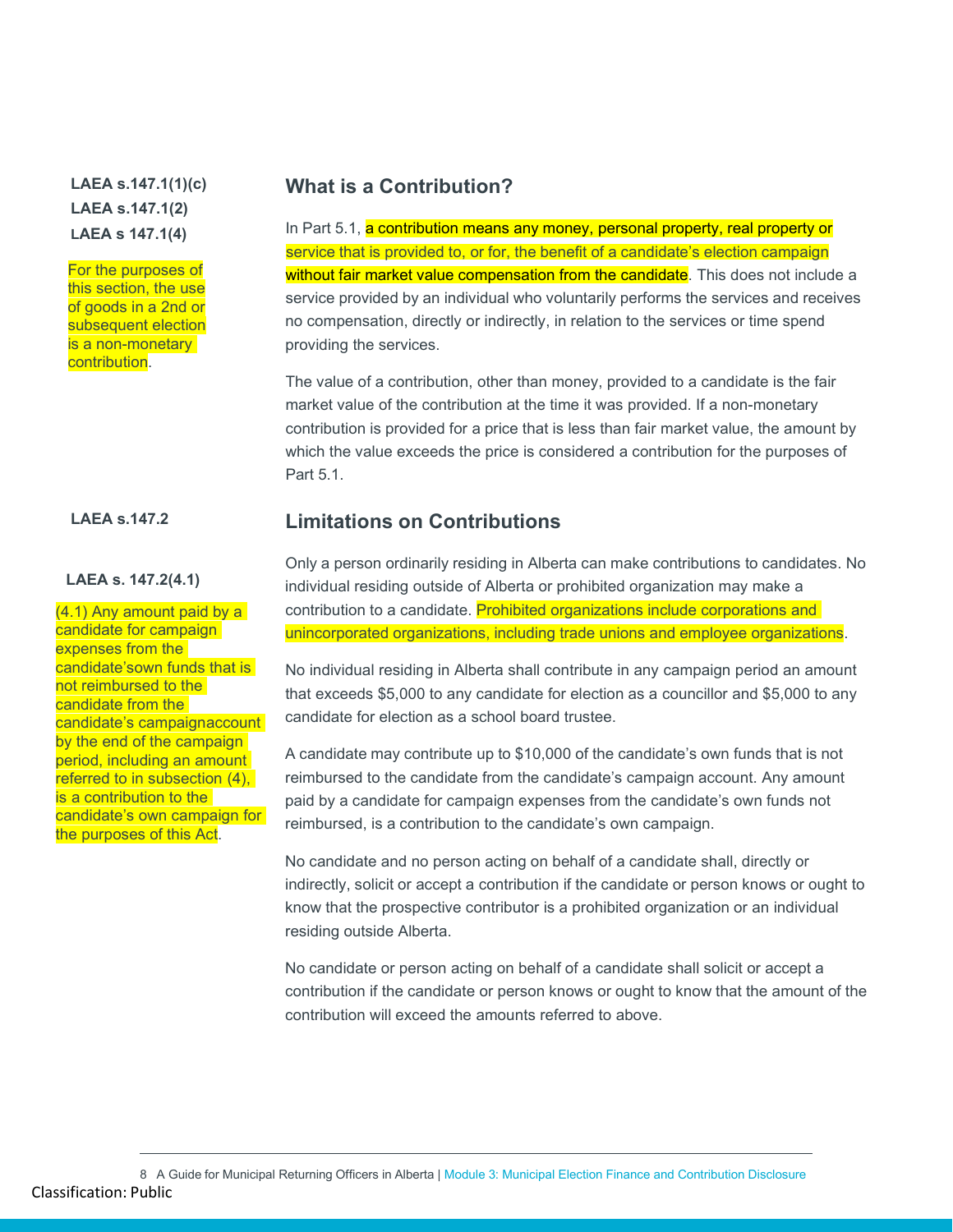| <b>LAEA s.147.13</b>     | <b>Responsibility of Contributors</b>                                                                                                                                                                                                                                   |  |  |
|--------------------------|-------------------------------------------------------------------------------------------------------------------------------------------------------------------------------------------------------------------------------------------------------------------------|--|--|
|                          | Before making a contribution, a prospective contributor is responsible for ensuring<br>that they are not prohibited from making the contribution and are not making a<br>contribution that is in excess of the limit prescribed by section 147.2(3).                    |  |  |
|                          | Every candidate and every person acting on behalf of a candidate shall make every<br>reasonable effort to advise prospective contributors of this Part relating to<br>contributions.                                                                                    |  |  |
| LAEA s.147.82(1) and (2) | A prohibited organization or a person acting on its behalf that contravenes this<br>section is guilty of an offence and is liable to a fine of not more than \$10,000.                                                                                                  |  |  |
|                          | An individual who contravenes this section is guilty of an offence and is liable to a<br>fine of not more than \$5,000.                                                                                                                                                 |  |  |
| <b>LAEA s.147.22</b>     | <b>Acceptance of Contributions</b>                                                                                                                                                                                                                                      |  |  |
|                          | Contributions cannot be accepted and expenses cannot be incurred unless the<br>person has been nominated as a candidate.                                                                                                                                                |  |  |
|                          | A candidate cannot accept contributions except during a campaign period.                                                                                                                                                                                                |  |  |
|                          | The provisions above do not apply to a person who accepts no more than \$5,000 in<br>the aggregate per year in contributions outside the campaign period, or who<br>contributes up to \$10,000 in the aggregate per year to their own campaign from their<br>own funds. |  |  |
| LAEA s.147.82(3)         | A candidate who contravenes section $147.22(1)$ or (2) is guilty of an offence and is<br>liable to a fine of not more than \$1,000.                                                                                                                                     |  |  |
| <b>LAEA s.147.23</b>     | <b>Anonymous and Unauthorized Contributions</b>                                                                                                                                                                                                                         |  |  |
|                          | Any anonymous contributions and any contribution or portion of a contribution made<br>in contravention of the LAEA accepted by a candidate or a person acting on behalf of<br>a candidate must not be used or expended.                                                 |  |  |
|                          | The candidate or the person acting on behalf of the candidate shall:                                                                                                                                                                                                    |  |  |
|                          |                                                                                                                                                                                                                                                                         |  |  |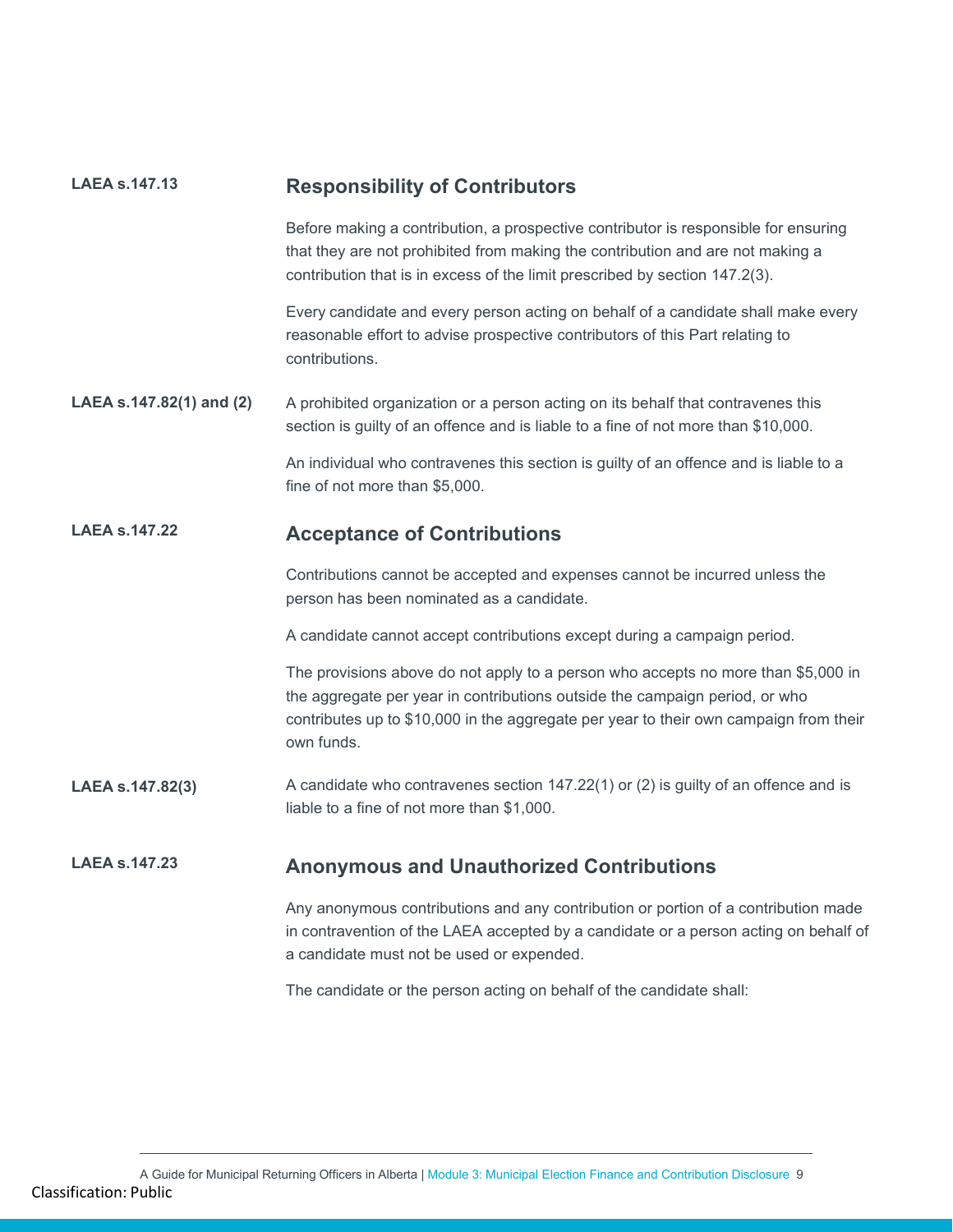|                          | a) return the contribution to the contributor if the contributor's identity can be<br>established, or                                                                                                                                          |  |  |  |
|--------------------------|------------------------------------------------------------------------------------------------------------------------------------------------------------------------------------------------------------------------------------------------|--|--|--|
|                          | b) if the contributor's identity cannot be established, pay an amount equivalent<br>to the contribution to a registered charity or to the municipality for which the<br>candidate is running for election.                                     |  |  |  |
| LAEA s.147.82(4)         | A candidate or a person acting on behalf of a candidate who fails to return or pay an<br>amount referred to in section 147.23(a) or (b) is guilty of an offence and liable to a<br>fine of not more than \$5,000.                              |  |  |  |
| <b>LAEA s. 147.24</b>    | <b>Contributions not belonging to Contributor</b>                                                                                                                                                                                              |  |  |  |
|                          | No individual shall contribute to a candidate:                                                                                                                                                                                                 |  |  |  |
|                          | a) funds not belonging to that individual, or<br>b) funds that have been given or furnished to the individual by another<br>individual or a prohibited organization for the purpose of making a<br>contribution of those funds to a candidate. |  |  |  |
|                          | No candidate and no person acting on behalf of a candidate shall solicit or accept a<br>contribution if the candidate or person knows or ought to know that the contribution is<br>contrary to the above.                                      |  |  |  |
|                          | No individual and no prohibited organization shall give or furnish funds to another<br>individual for the purpose of having that other individual make a contribution of those<br>funds to a candidate.                                        |  |  |  |
| LAEA s.147.82(5) and (6) | A prohibited organization or a person acting on its behalf that contravenes section<br>147.24 is guilty of an offence and liable to a fine of not more than \$10,000.                                                                          |  |  |  |
|                          | An individual who contravenes section 147.24 is guilty of an offence and liable to a<br>fine of not more than \$5,000.                                                                                                                         |  |  |  |
| $LAEA$ s. 147.3          | <b>Duties of a Candidate</b>                                                                                                                                                                                                                   |  |  |  |
|                          | A candidate must ensure that:                                                                                                                                                                                                                  |  |  |  |
|                          | a campaign account in the name of the candidate's election campaign or of the<br>$\bullet$<br>candidate is open at a financial institution for the purposes of the election                                                                    |  |  |  |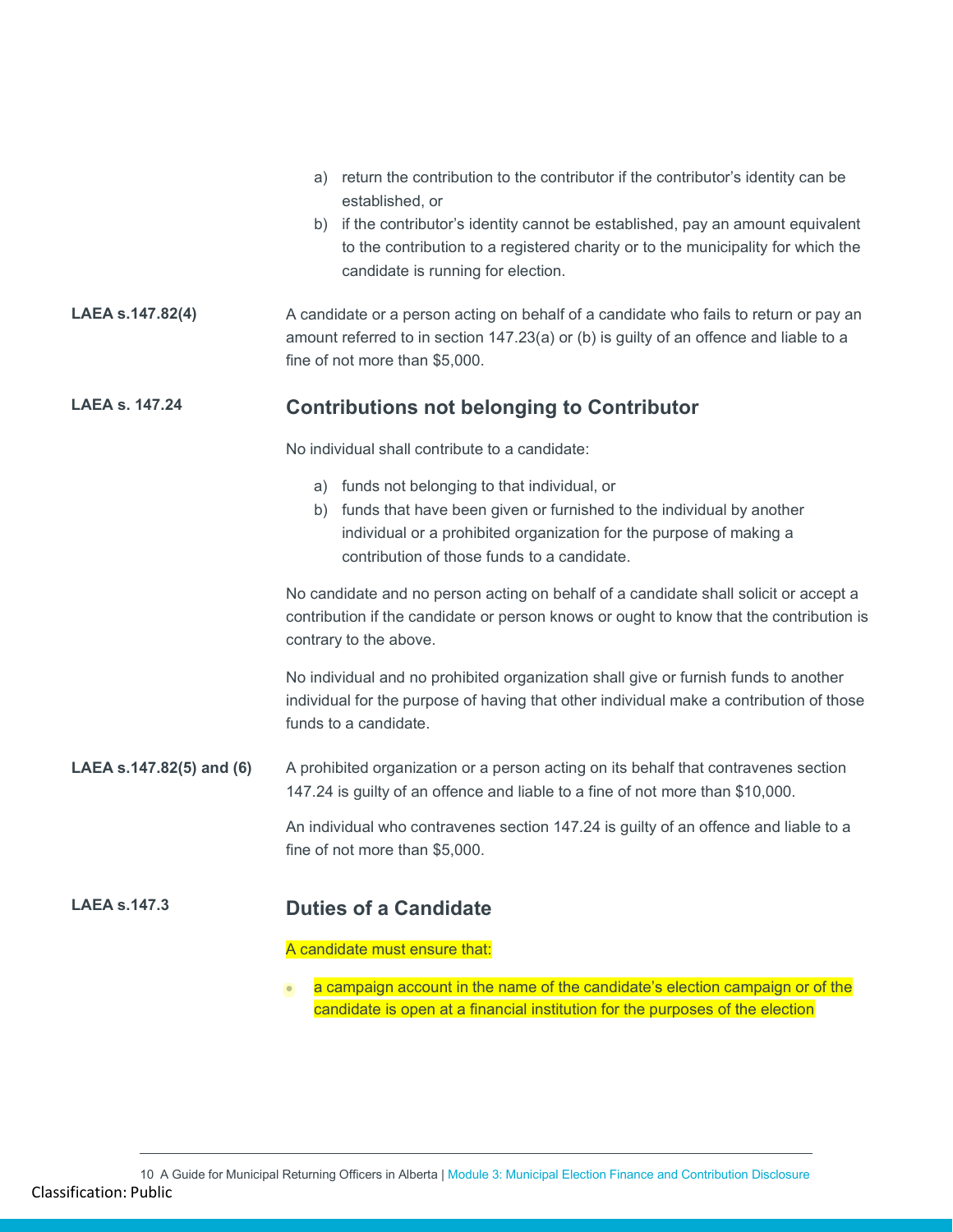campaign at the time of nomination or as soon as possible after contributions exceed \$1,000 in total;

- if a campaign account has been opened, all contributions of money are deposited into the campaign account;
- money in the account shall only be used for the payment of campaign expenses;
- contributions of real property, personal property and services are valued;
- receipts are issued for every contribution and obtained for every expense;
- records are kept of contributions and campaign expenses and are retained by the candidate for a period of three years following the date on which disclosure statements were required to be filed; and
- proper direction is provided to the candidate's official agent and any other person who is authorized to incur campaign expenses and to accept or solicit campaign contributions.

### **LAEA** s.147.83 A candidate who contravenes section 147.3 is guilty of an offence and liable to a fine of not more than \$5,000.

# **LAEA s.147.31 Fund-raising Functions**

Fund-raising function includes any social function held for the purpose of raising funds for the candidate's election campaign by whom or on whose behalf the function is held.

The gross income from any fund-raising function must be recorded by the candidate on whose behalf the function was held.

If a fund-raising function is held by the sale of tickets by or on behalf of a candidate, the amount of the contribution is to be determined at the option of the candidate from the two options noted below:

- a) if the individual charge
	- i. is \$50 or less; the amount is not considered a contribution unless the purchaser requests a contribution receipt. If a receipt is requested the contribution amount is 50 per cent of the ticket price.
	- ii. is \$50.01 to \$100.00; contribution receipt amount is the ticket price less \$25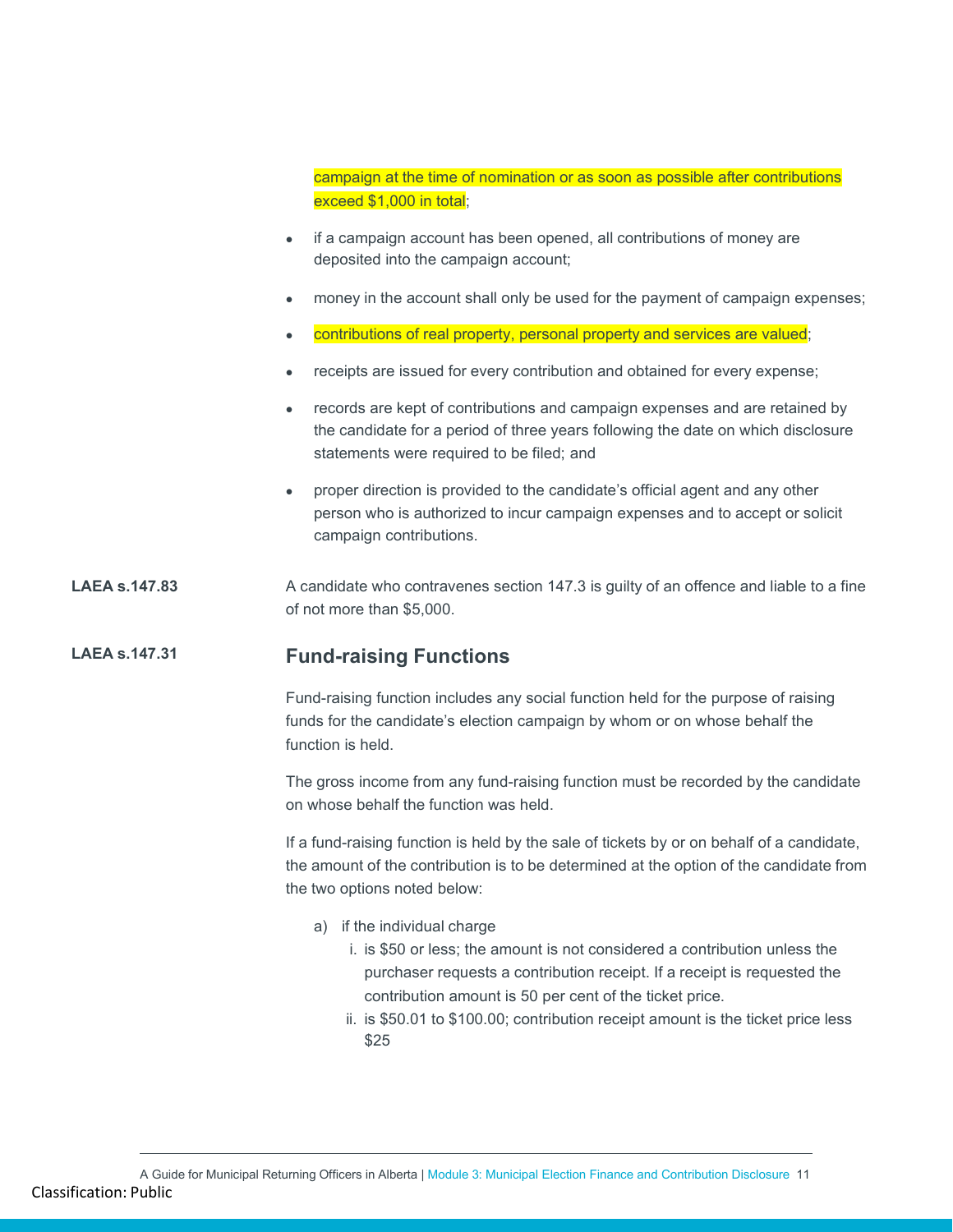- iii. Over \$100.00; contribution receipt amount is 75 per cent of the ticket price.
- b) The amount considered to be a contribution is the difference between the price of the ticket and the fair market value of what the purchaser receives.

The price paid at a fund-raising function in excess of the fair market value at that time for goods or services received is considered to be a contribution to the candidate's election campaign.

The table below shows examples of fund-raising events and how to determine the contribution portion of each ticket sold or admission charged.

| <b>Ticket</b><br>Price | Contribution<br>Portion<br>(receipted) | <b>Expense</b><br>Portion (not<br>receipted) | <b>LAEA Section</b> | <b>Note</b>                                                |
|------------------------|----------------------------------------|----------------------------------------------|---------------------|------------------------------------------------------------|
| \$40                   | \$0                                    | \$40                                         | 147.31(3)(a)(i)     | No request for<br>receipt from ticket<br>buyer             |
| \$40                   | \$20                                   | \$20                                         | 147.31(3)(a)(i)     | Ticket buyer<br>requests a receipt                         |
| \$40                   | \$25                                   | \$15                                         | 147.31(3)(b)        | Expense portion<br>determined to be \$15<br>(market value) |
| \$80                   | \$55                                   | \$25                                         | 147.31(3)(a)(ii)    | Expense portion<br>deemed to be \$25                       |
| \$160                  | \$120                                  | \$40                                         | 147.31(3)(a)(iii)   | Expense portion<br>deemed to be 25% of<br>ticket price     |

If the fund-raising function uses some means of raising funds other than selling tickets, the price paid in excess of the market value for goods or services received is a contribution.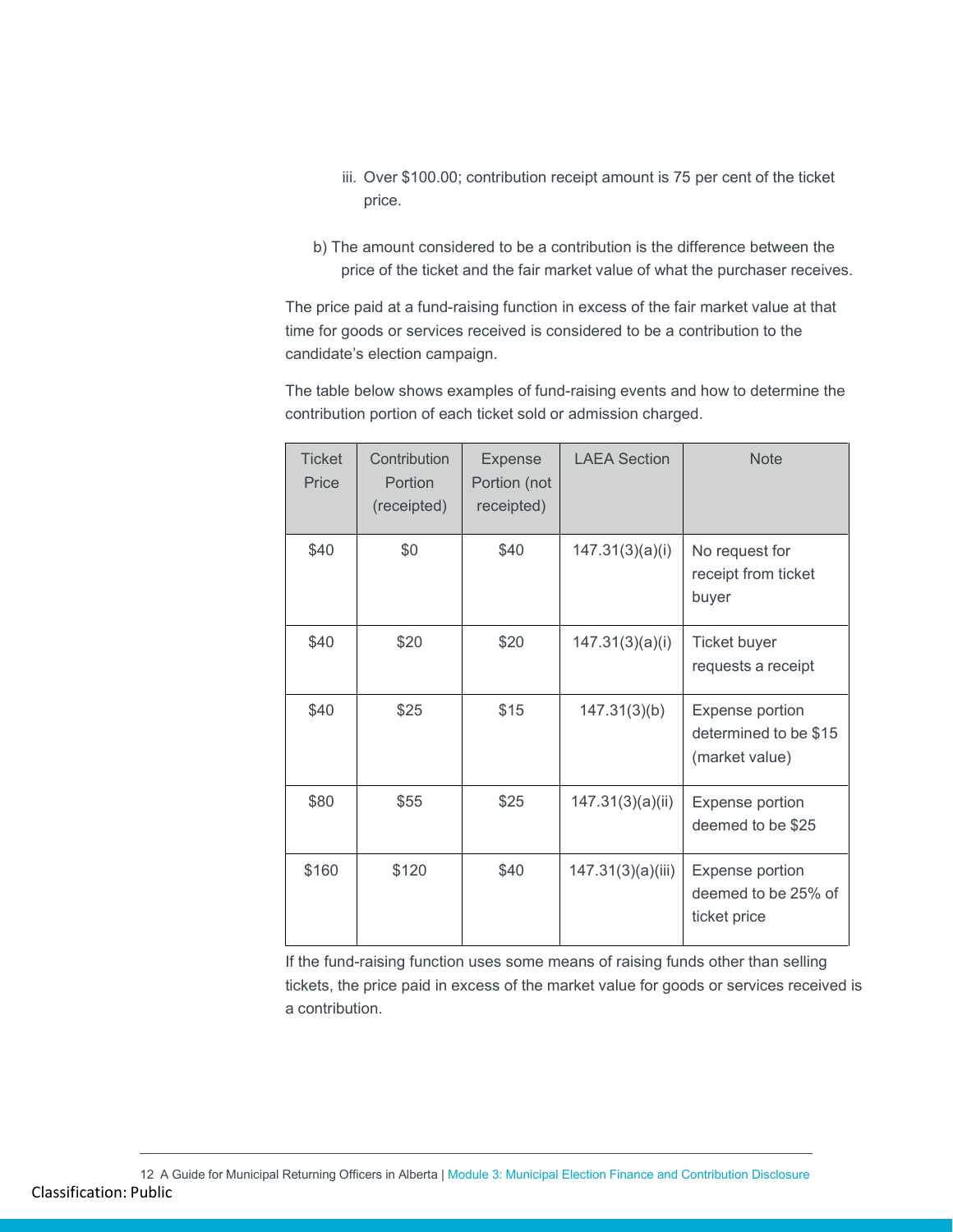The gross income of a fund-raiser, minus the contribution portion determined by either clause (a) or (b) above, must be recorded as fund-raising function revenue on the financial statement or campaign return of the candidate. The candidate should keep a separate record of the event showing the date of the function, ticket/admission price, and the number of tickets sold or admission charged.

Only residents of Alberta can purchase a ticket or pay for admission for a fundraising event. It is a violation of the LAEA if prohibited persons or entities purchase tickets, pay admission, or offer a reimbursement for the full ticket/admission price.

### Silent Auctions

The following scenario is an example of how to report the revenue and contributions from silent auctions, often held alongside fund-raising events.

An individual donates a new tablet to a silent auction at a fund-raising function. The tablet, along with the donor's purchase receipt, is provided to the candidate. The candidate determines the fair market value of the tablet to be \$300, which is easily arrived at using the submitted receipt.

The candidate issues the donor of the tablet a "valued" contribution receipt for \$300.

The purchaser of the tablet (successful bidder), pays the bid amount, and

- if the successful bid was equal to or less than the fair market value, no contribution receipt is issued to the bidder, or
- if the successful bid was more than the fair market value, for example the bid was \$400, a \$100 "money" contribution receipt is issued to the purchaser.

# **LAEA s. 147.32 Receipts**

Every candidate or person acting on behalf of the candidate shall issue a receipt for every contribution accepted in a form acceptable to the local jurisdiction. At a minimum, receipts should include the date of the contribution, name and address of the contributor, and the amount contributed.

# **LAEA s. 147.33 Loans**

A candidate:

a) may borrow money only from a financial institution, and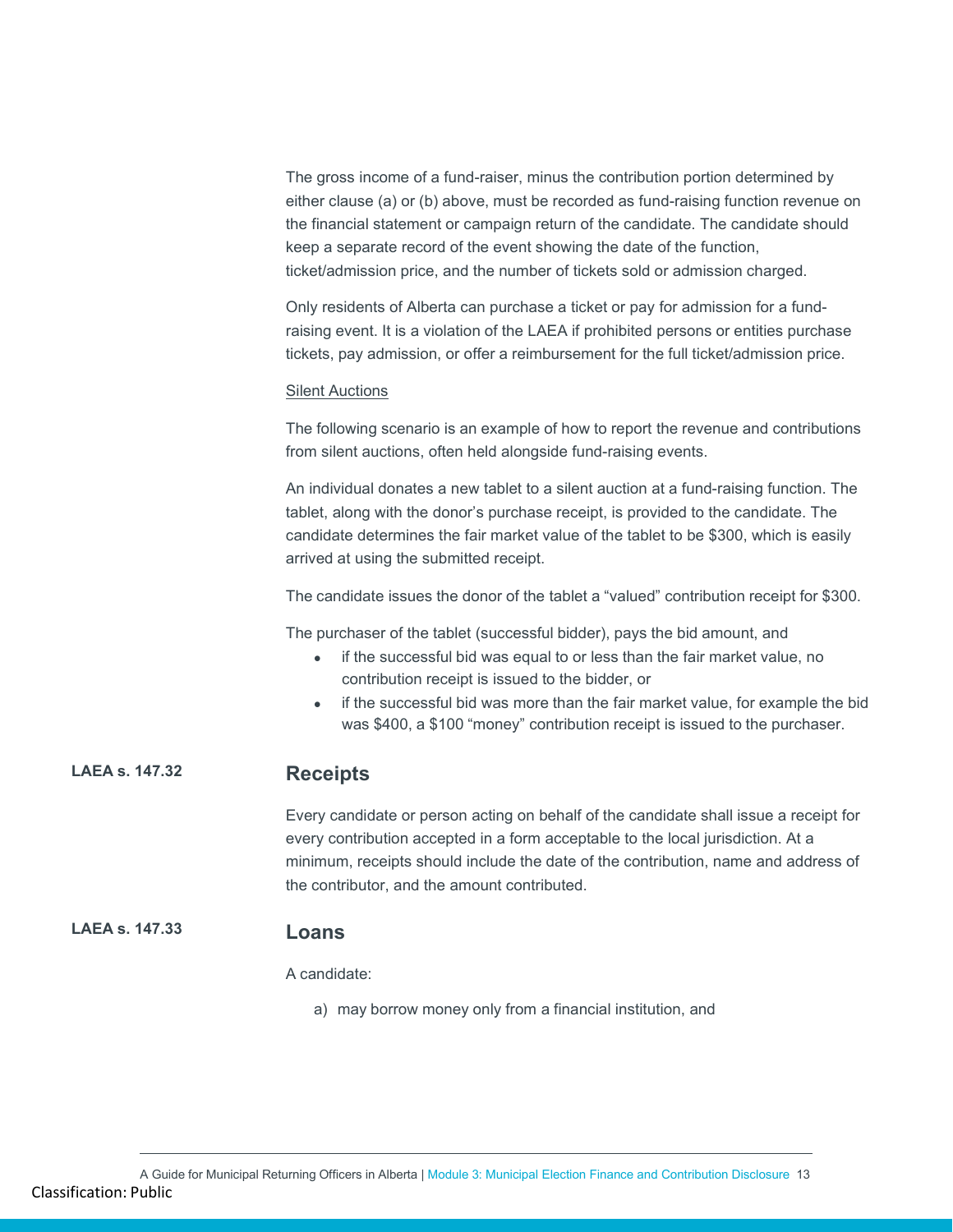b) shall record all loans and their terms and shall report accordingly to the relevant municipality.

Only an Alberta resident may make a payment on behalf of the borrower in respect of a loan. Any payment to a candidate's loan that is made by an Alberta resident becomes a contribution by that individual and the contribution is accepted by the borrower if the individual is not reimbursed by the borrower before the borrower is required to file a disclosure statement.

This section applies to the borrowing of money related to the candidate's election campaign.

#### **LAEA s.147.34 Campaign Expense Limits**

**LAEA s.147.91**

No candidate and no chief financial officer of a candidate shall incur campaign expenses that exceed, in the aggregate, the amounts determined by the regulations.

There is no regulation enacted determining campaign expense limits for the 2021 general election; therefore, there are no defined spending limits. This means candidates may spend any amount they raise in accordance with the defined contribution limits.

# **LAEA s.147.4 Campaign Disclosure Statements**

Every candidate (including a candidate who withdraws) is required to file a disclosure statement (Form 26 – Campaign Disclosure Statement and Financial Statement – forms are available at [Alberta.ca\)](https://www.alberta.ca/municipal-election-forms.aspx) with the municipality on or before March 1 immediately following the general election.

In the case of a by-election, the disclosure statement must be filed no later than 120 days after the date of the by-election.

The disclosure statement must include:

- the total amount of all campaign contributions received during the campaign period that did not exceed \$50 in the aggregate from any single contributor;
- the total amount contributed, together with, the contributor's name and address, for each contributor whose contributions during the campaign period exceeded \$50 in total;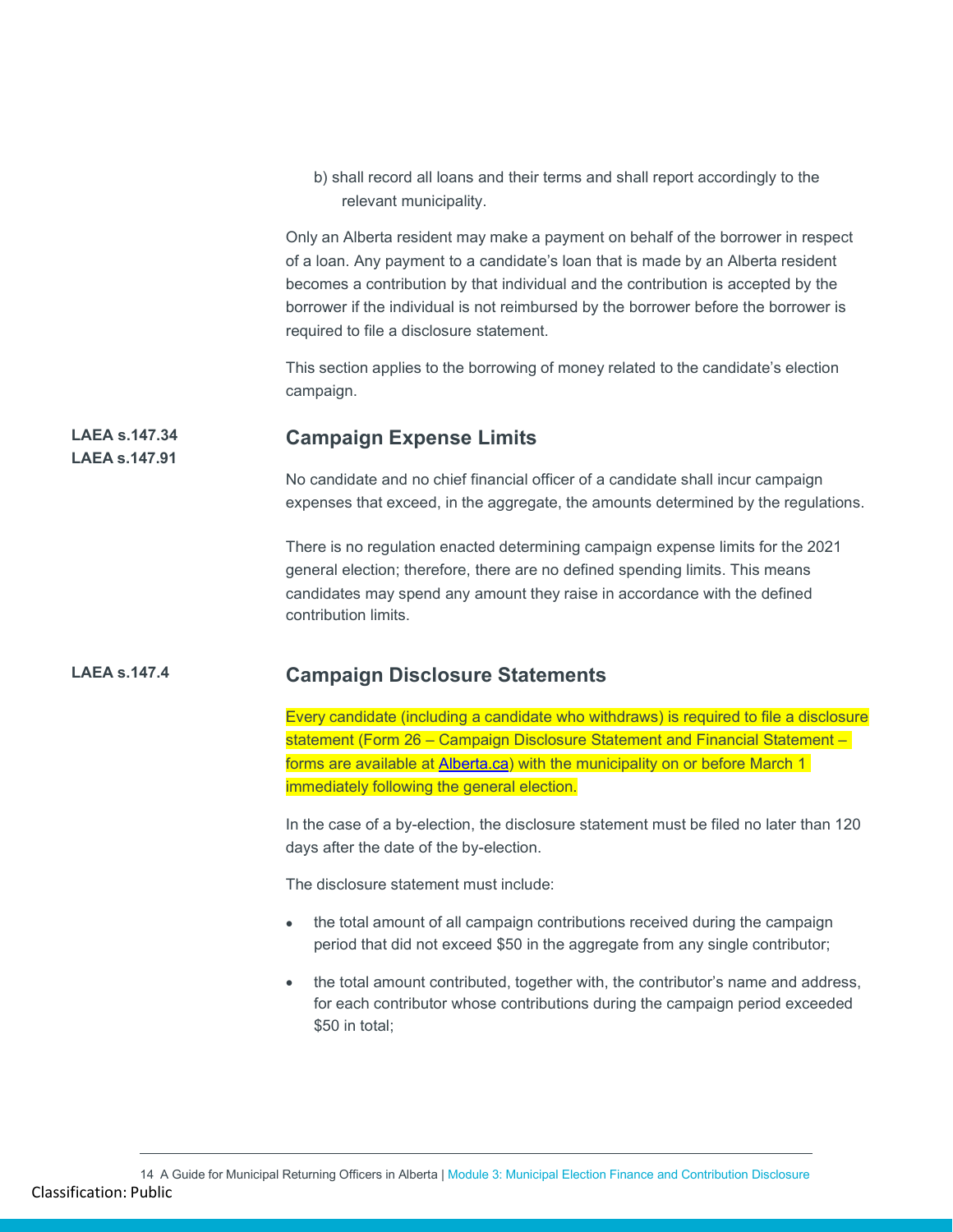| • the total amount of contributions received outside of the campaign period (not    |
|-------------------------------------------------------------------------------------|
| exceeding contributions of \$5,000 in total per year, or candidate contributions of |
| \$10,000 in the total per year);                                                    |

- the total amount from fundraising functions;
- the total amount of other revenue:
- the total amount of campaign expenses;
- an itemized campaign expense report setting out the campaign expenses incurred by the candidate;
- the total amount of money paid by the candidate;
- the total amount of any surplus, including any surplus from previous campaigns; and
- the amount of any deficit.

A candidate who incurs campaign expenses or receives contributions of \$50,000 or more, shall file a review engagement with the disclosure statement. Review engagements are defined in the *Chartered Professional Accountants Act*.

A candidate who withdraws must also file a disclosure statement.

Within 30 days, a candidate must submit a supplementary statement in the prescribed form to the municipality if any of the information reported in the disclosure statement has changed or is inaccurate.

The municipality must ensure all documents filed are available to the public during regular business hours for four years after the election.

**LAEA s.147.84(1.1)(a)** A candidate is guilty of an offence if they fail to submit the supplementary statement within 30 days and liable to a fine of not more than \$5,000. Failure to comply with the reporting requirements in Part 5.1 may also render an individual ineligible to be nominated as a candidate in future elections under section 22(1.2) of the LAEA.

# **LAEA s.147.84(1)** A candidate who fails to file the disclosure statement by April 1 in the year following a general election is guilty of an offence and liable to a fine of not more than \$5,000. In the case of a by-election, the disclosure statement must be filed within 150 days after the by-election.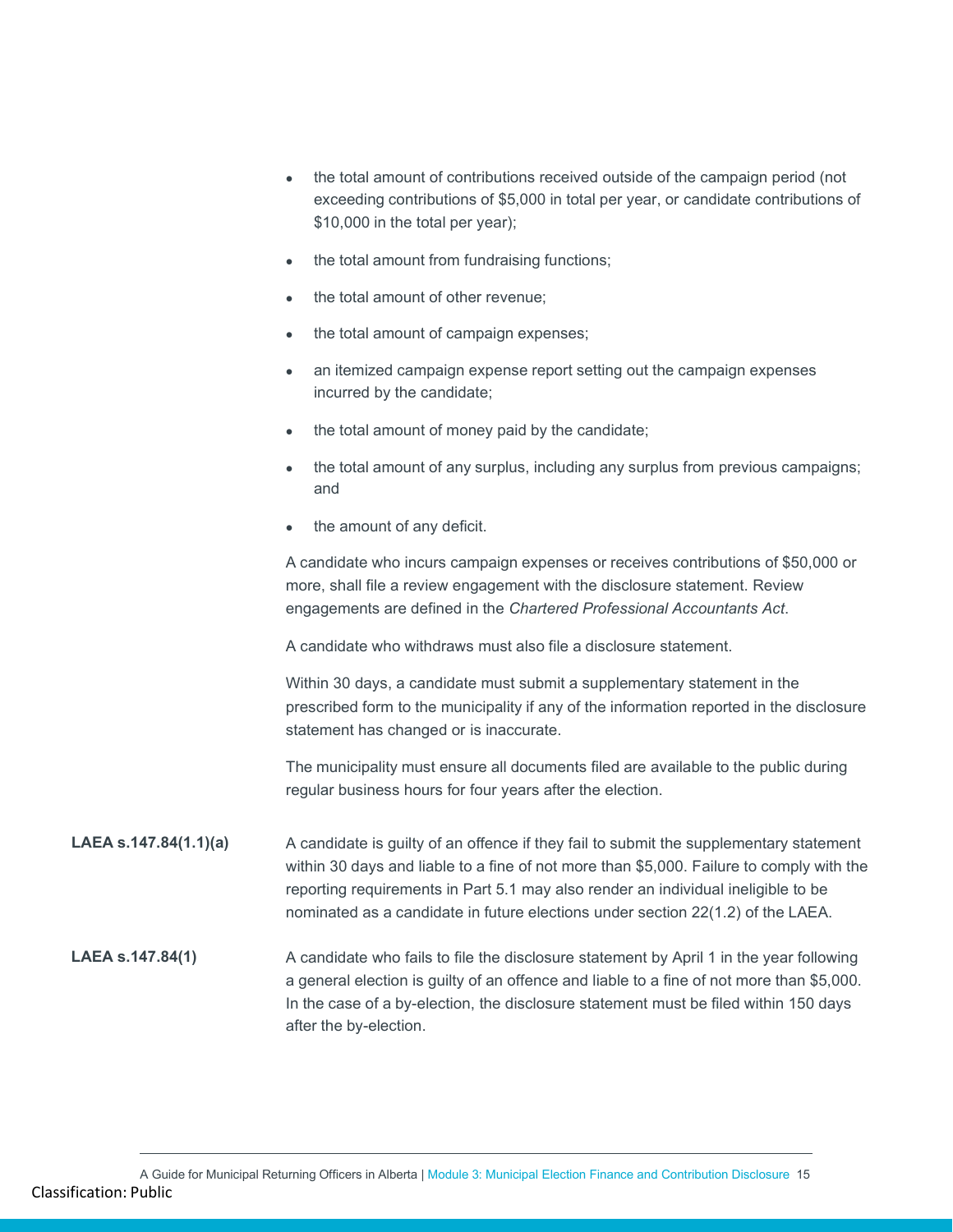| LAEA s.147.84(2)      | If a candidate is found guilty of contravening section 147.4, the court may, in addition<br>to the penalty provided, order the candidate to pay any surplus to the local<br>jurisdiction as soon as possible                                                                                                                                                        |  |  |
|-----------------------|---------------------------------------------------------------------------------------------------------------------------------------------------------------------------------------------------------------------------------------------------------------------------------------------------------------------------------------------------------------------|--|--|
| <b>LAEA s.147.5</b>   | <b>Campaign Surplus</b>                                                                                                                                                                                                                                                                                                                                             |  |  |
|                       | On or before March 1 following the general election (120 days in the case of a<br>by-election), if the candidate's disclosure statement shows a surplus, the candidate,<br>within 60 days:                                                                                                                                                                          |  |  |
|                       | a) shall, with respect to any amount that is \$1,000 or more, donate an amount<br>to a registered charity that results in the surplus being less than \$1,000, and<br>b) may, with respect to any amount that is less than \$1,000,<br>retain all or any portion of that amount, and<br>İ.<br>ii.<br>donate all or any portion that amount to a registered charity. |  |  |
|                       | A candidate who donates an amount to a registered charity must within 30 days after<br>the 60-day period provided above, file an amended disclosure statement showing<br>the surplus has been dealt with.                                                                                                                                                           |  |  |
|                       | This applies to a candidate whether or not they are elected.                                                                                                                                                                                                                                                                                                        |  |  |
| LAEA s.147.84(1.1)(b) | A candidate is guilty of an offence if they fail to submit the supplementary statement<br>within 30 days and liable to a fine of not more than \$5,000.                                                                                                                                                                                                             |  |  |
| <b>LAEA s.147.51</b>  | If, on September 1, 2020, a campaign surplus amount was held in trust, the<br>candidate, no later than January 1, 2022:                                                                                                                                                                                                                                             |  |  |
|                       | a) shall, with any amount \$1,000 or greater, donate an amount to a registered<br>charity that results in the surplus being less than \$1,000, and<br>b) may, with any amount less than \$1,000 retain all or any portion of that<br>amount and donate all or any portion of that amount to a registered charity.                                                   |  |  |
|                       | A registered charity is defined under section 1(t.4) of the LAEA and means a<br>registered charity within the meaning of subsection 248(1) of the Income Tax Act<br>(Canada).                                                                                                                                                                                       |  |  |
|                       | If a municipality does not receive direction on or before January 1, 2022, the money<br>becomes the property of the local jurisdiction.                                                                                                                                                                                                                             |  |  |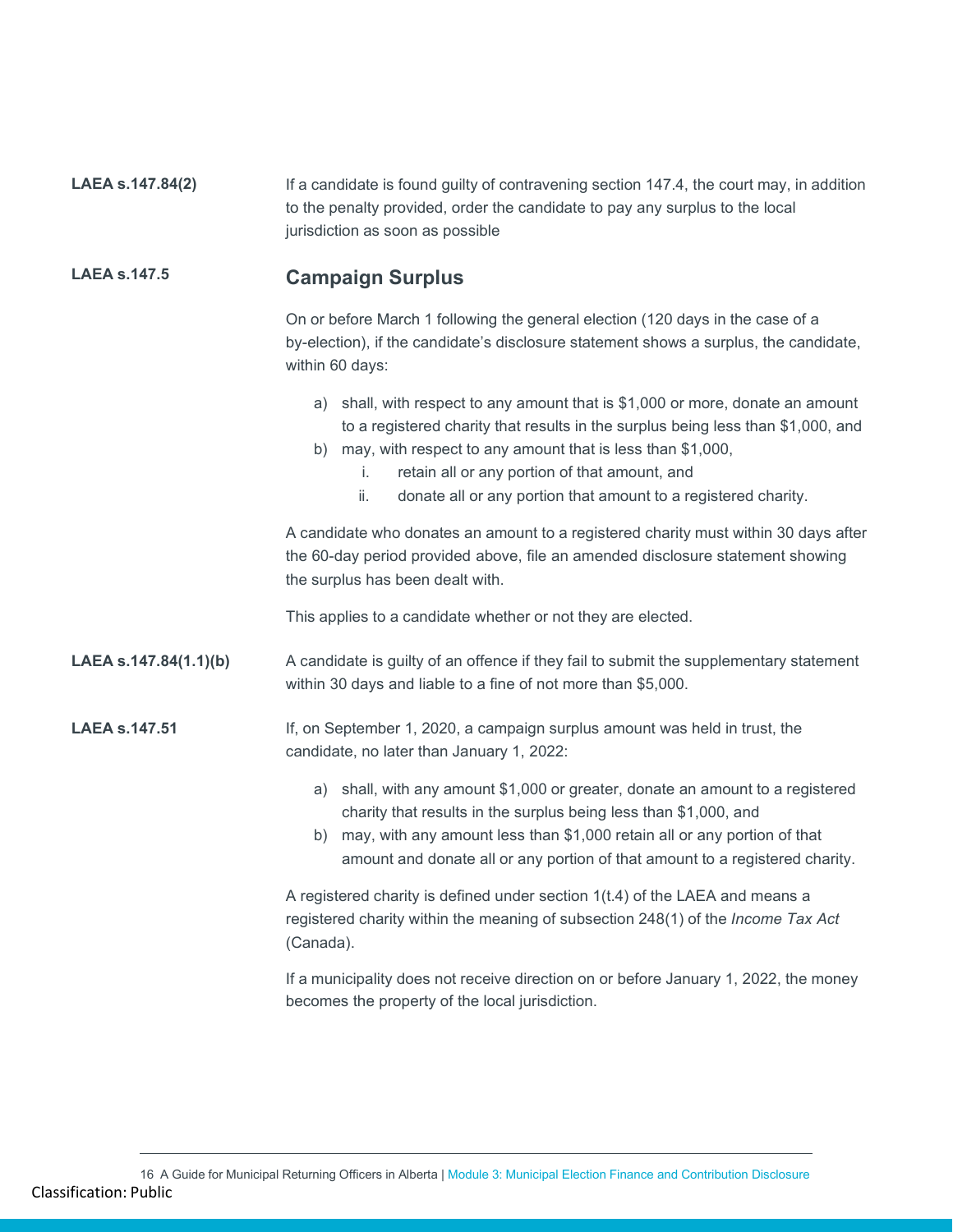This section applies to money paid to a municipality pursuant to a court under section 147.84(2).

# **LAEA s.147.52 Campaign Deficit**

If a candidate's disclosure statement shows a deficit, the candidate shall eliminate the deficit within 60 days after filing the disclosure statement with the municipality. For the purposes of eliminating a deficit, a candidate may accept contributions within the 60-day period.

A candidate shall not accept a contribution that exceeds \$5,000 from any individual and may make a contribution from the candidate's own funds that does not exceed \$10,000 for the purpose of eliminating a deficit.

A candidate must, within 30 days after the expiration of the 60-day period, file an amended disclosure statement showing the deficit has been eliminated.

**LAEA s.147.84(1.1)(c)** A candidate is guilty of an offence if they fail to submit the supplementary statement within 30 days and liable to a fine of not more than \$5,000.

# **LAEA s.147.7 Late Filing**

A candidate who fails to file a campaign disclosure statement within the specified time period is required to pay a \$500 late filing fee to the municipality. If the fee is not paid within 30 days, the municipality must send a notice to the candidate indicating the amount of the late filing fee to be paid.

If a candidate fails to file a disclosure statement, the secretary shall transmit a report to council and upon receipt, the report must be made public. If a candidate files their disclosure statement no later than 10 days after the filing deadline, the candidate is not required to form part of the report proceeding to council. In the case of a school board trustees, the secretary of the school board shall transmit a report to the school board.

If a candidate, who is sent a notice by the municipality, fails to pay the late filing fee, the municipality may file a notice with the Court of Queen's Bench.

**LAEA** s.147.8 A candidate may within the 60-day period following the date the report is made public, apply to the Court for relief.